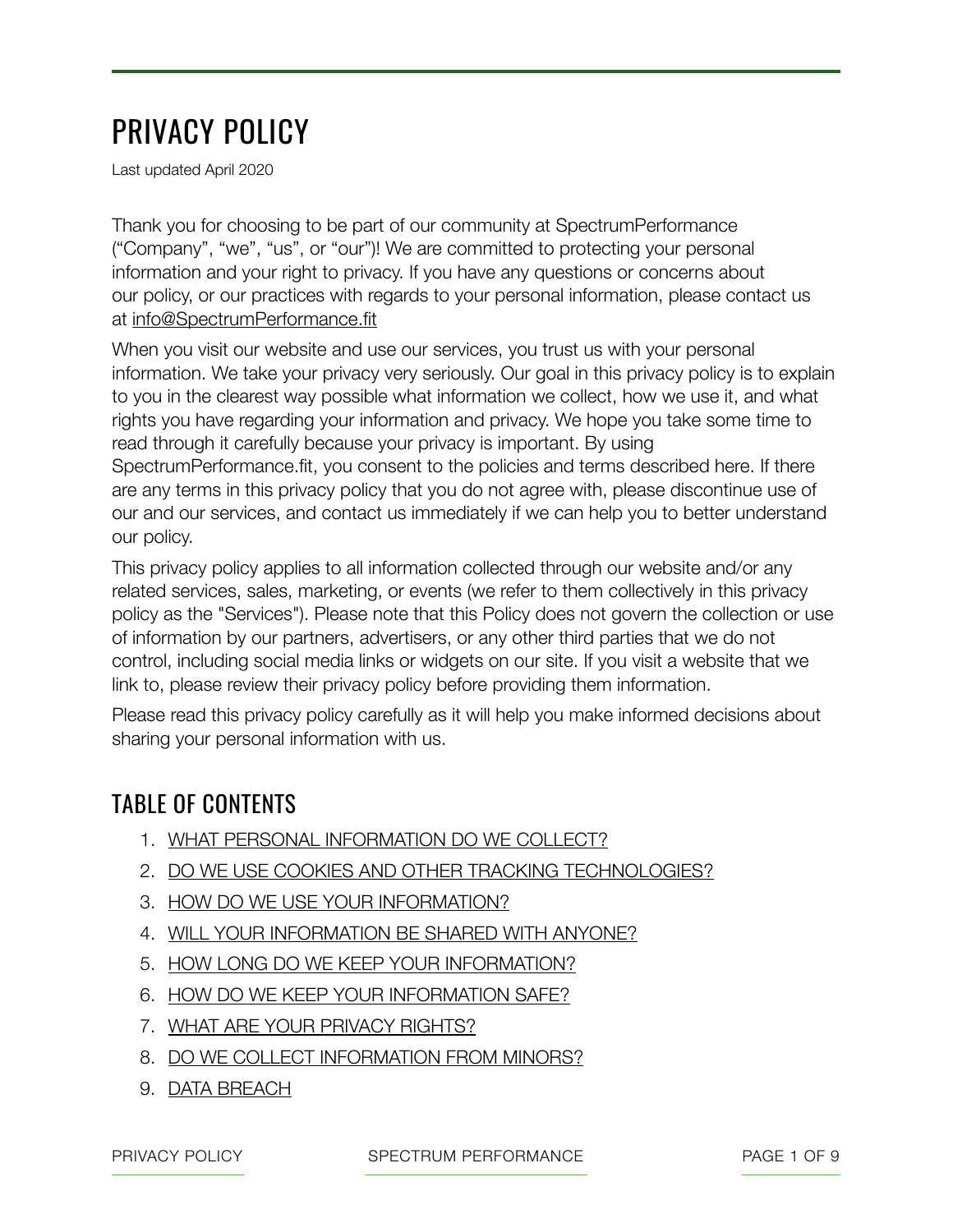#### 10.CONTROLS FOR DO-NOT-TRACK FEATURES

- 11.DO WE MAKE UPDATES TO THIS POLICY?
- 12.HOW CAN YOU CONTACT US ABOUT THIS POLICY?

#### 1. WHAT PERSONAL INFORMATION DO WE COLLECT?

The Lowdown: We get the personal information that you give us.

We collect personal information that you voluntarily provide to us when expressing an interest in obtaining information about us or our products and services, using our website and features, when participating in activities with us, or by otherwise contacting us. You may be required to provide certain personal information when you elect to use certain products or services available from our website, such as (but not limited to): 1) registering for an account on our site; 2) signing up for our mailing list; 3) downloading our content, such as one of our e-books; 4) signing up for special offers; 5) submitting an inquiry, filling out a form, texting, or otherwise contacting us; or 6) submitting payment information for our services.

The personal information that we collect depends on the context of your interactions with us, the choices you make, and the services, products, and features you use. By providing this information, you consent to its use according to the terms of this Policy.

We may collect your first name, last name, and nickname; phone numbers; e-mail addresses; and other similar data. We may also collect your address and birthdate. While we do not ask for, collect, or store any Protected Health Information ("PHI") on our website, nor should you provide any PHI, our site may link to third-party patient management software where PHI is collected in order to provide you with specific services you have requested. While we do not control any third parties, we have taken care to select vendors responsibly. However, it is your responsibility to review the privacy policies of any third party websites prior to providing any information; again, we are not responsible for the use of information or data you supply to third parties.

All personal information that you provide to us must be true, complete and accurate, and you must notify us of any changes to such personal information.

You may visit our site without providing any personal information. Again, we only collect that information which is voluntarily submitted. You can always refuse to supply any personal information; however, it may prevent you from engaging or accessing certain features.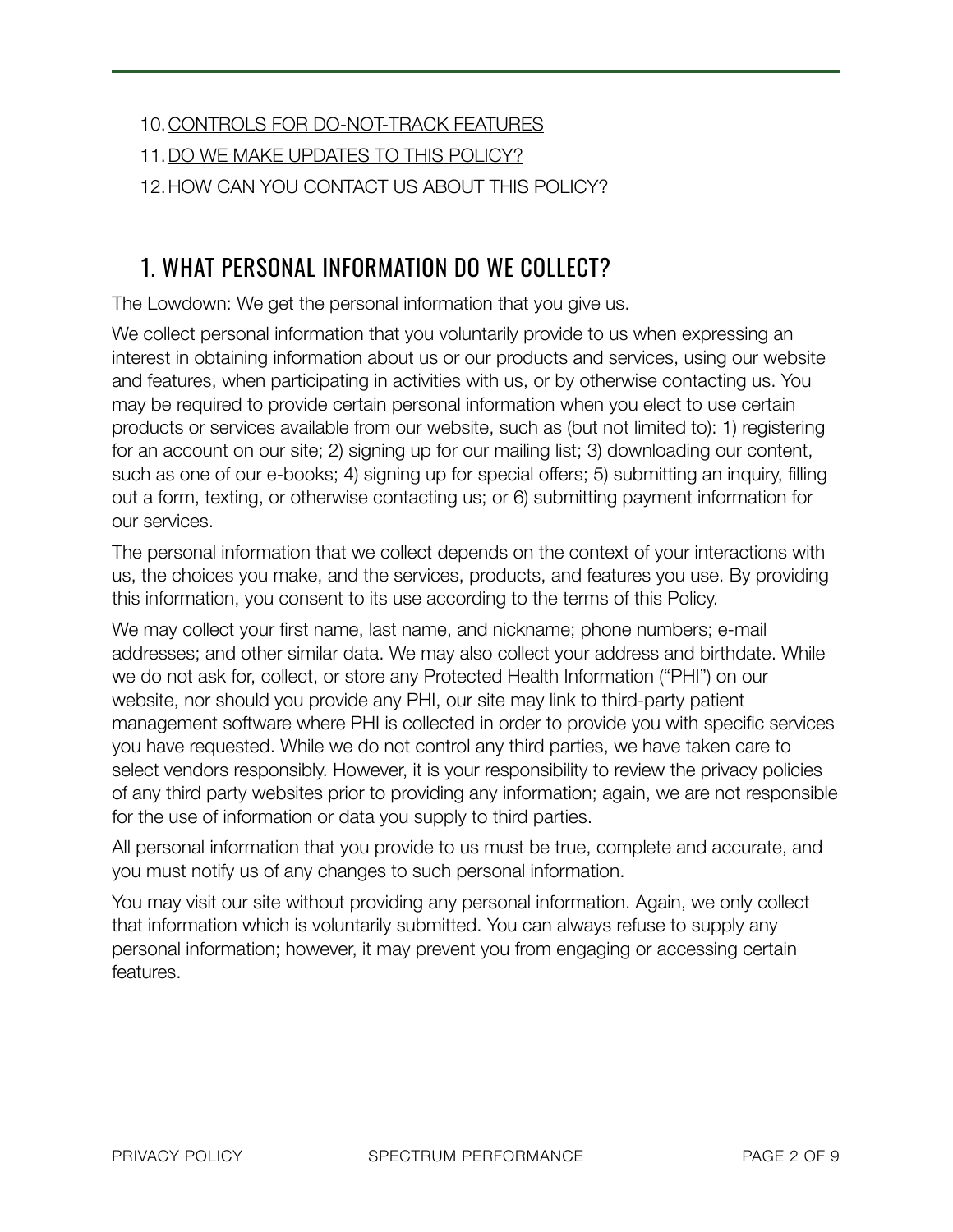### 2. DO WE USE COOKIES AND OTHER TRACKING TECHNOLOGIES?

The Lowdown: We may use cookies and other tracking technologies to collect and store your information.

We may use cookies and similar tracking technologies (like web beacons and pixels) to access or store information in order to analyze site traffic so that we may identify preferred content and measure site engagement to enhance users' experiences on the site and deliver customized content to our visitors. Most web browsers are set by default to accept cookies on your hard drive. If you prefer, you can usually choose to set your browser to remove cookies and to reject cookies. If you choose to do so, this could affect certain features or functions of our website.

Additionally, non-personal identification information about your hardware and software may be automatically collected by third party hosts and providers, which may include your IP address, browser type, domain names, access time, and referral website address. We may access this information to gather general statistics and analytics regarding the use of our website, but we do not control these third parties' tracking technologies or how they may use the data. However, these third parties may provide you with ways to choose not to have your information collected or used in this way. You can opt out of receiving targeted ads from members of the Network Advertising Initiative ("NAI") on the NAI's website.

### 3. HOW DO WE USE YOUR INFORMATION?

The Lowdown: We use your information to tailor our website and services to our viewers, and to help you get the products, services, and information you asked for.

We use personal information collected via our website for a variety of business purposes, described below. We process your personal information for these purposes in reliance on our legitimate business interests, in order to enter into or perform a contract with you, with your consent, and/or for compliance with our legal obligations. We indicate the specific processing grounds we rely on next to each purpose listed below.

We use the information we collect or receive:

- To run, operate, and improve our website and services. We may need your information to display content on our site correctly, and to provide relevant content to you. We may also use information in the aggregate to understand how our visitors as a group use the services and resources provided on our Site.
- To send you marketing and promotional communications. We and/or our third party marketing partners may use the personal information you send to us for our marketing purposes, if this is in accordance with your marketing preferences. You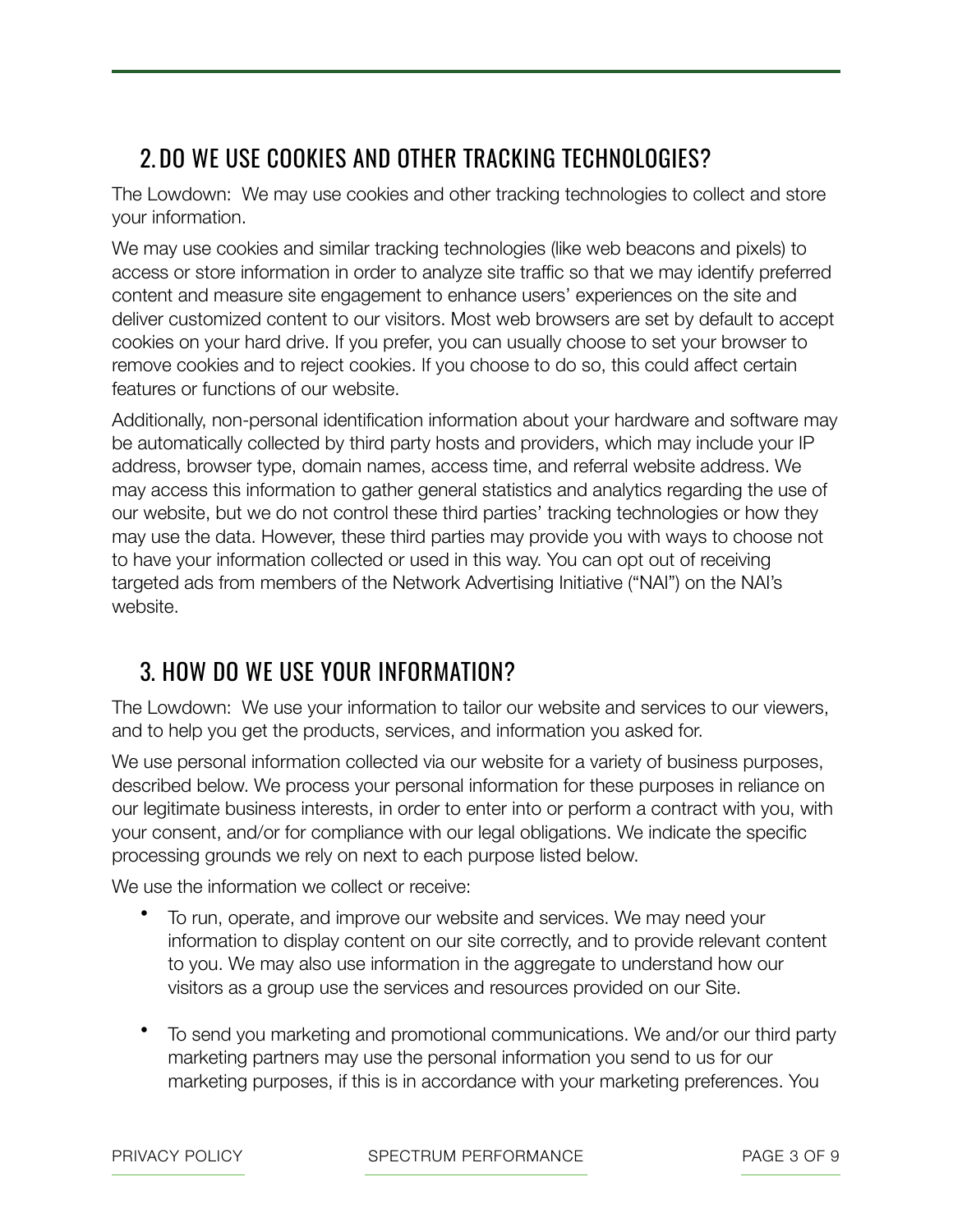can opt out of our marketing emails at any time (see the "[WHAT ARE YOUR](https://app.termly.io/dashboard/website/393426/privacy-policy#privacyrights)  [PRIVACY RIGHTS"](https://app.termly.io/dashboard/website/393426/privacy-policy#privacyrights) below).

- To send you our newsletter. If you decide to opt-in to our mailing list, you will receive emails that may include company news, updates, related product or service information, etc. We may use third party service providers to help us operate our business and the Site or administer activities on our behalf, such as sending out newsletters or surveys. We may share your information with these third parties for those limited purposes provided that you have given us your permission. You can opt-out of our mailing list at any time.
- To request your feedback. We may use your information to request feedback and to contact you about your use of our services and website in order to evaluate and improve our Services.
- To deliver you services and information. We may use your information to provide you with the Service(s) you requested.
- To respond to user inquiries/offer support to users. We may use your information to respond to your inquiries and solve any potential issues you might have with the use of our Services.
- To send you updates about our policies and services. If anything changes with regard to polices and services affecting our users, we may use your information to let you know.

### 4. WILL YOUR INFORMATION BE SHARED WITH ANYONE?

The Lowdown: We only share information if: 1) you consent; 2) we are legally required to; 3) it's necessary to provide you with services; 4) it's necessary to protect your rights; or 5) it's necessary to fulfill our business obligations to you.

We may process or share data based on the following legal basis:

- **Consent:** We may process your data if you have given us specific consent to use your personal information in a specific purpose.
- **Legitimate Interests:** We may process your data when it is reasonably necessary to achieve our legitimate business interests.
- **Performance of a Contract:** Where we have entered into a contract with you, we may process your personal information to fulfill the terms of our contract.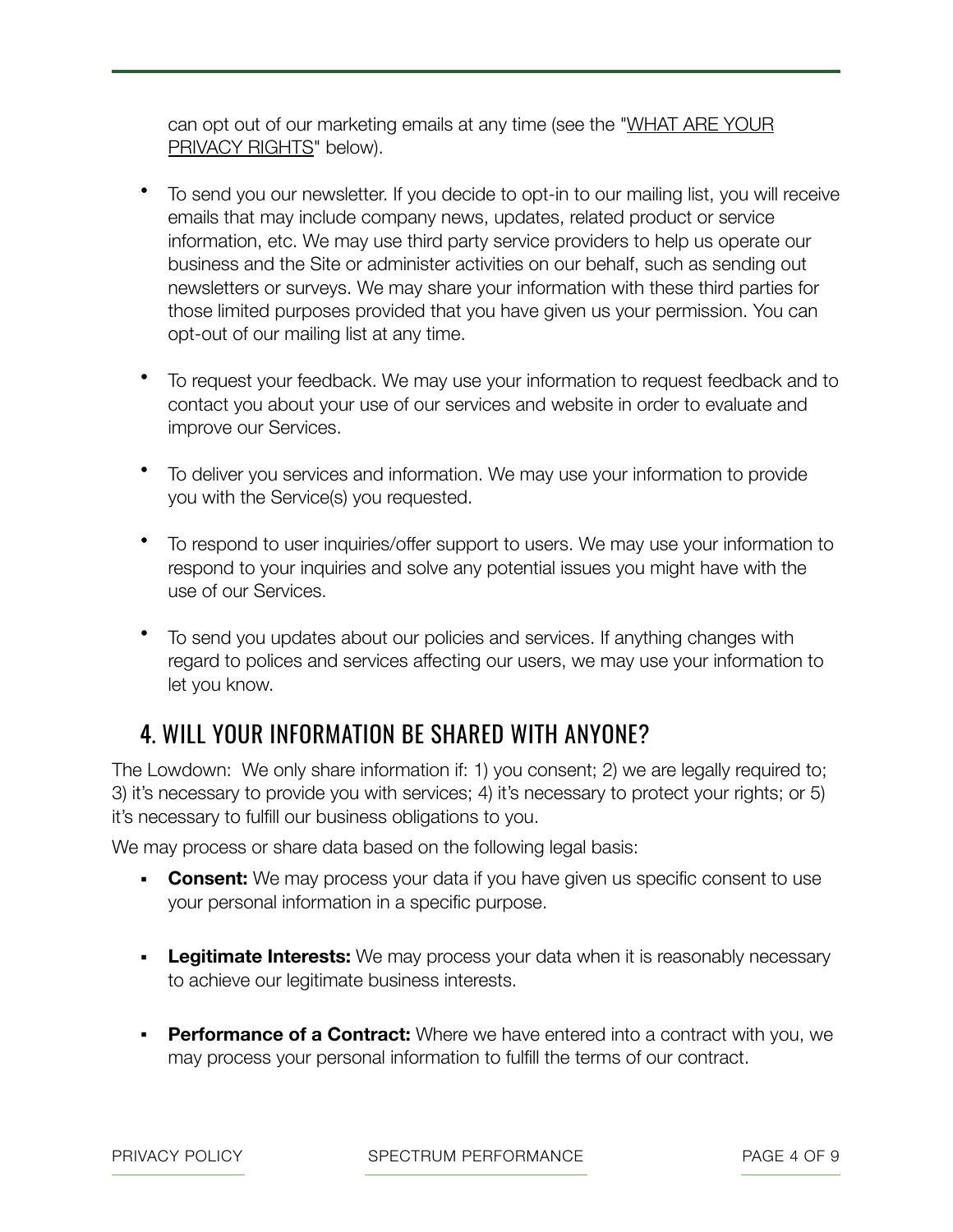- **Legal Obligations:** We may disclose your information where we are legally required to do so in order to comply with applicable law, governmental requests, a judicial proceeding, court order, or legal process, such as in response to a court order or a subpoena (including in response to public authorities to meet national security or law enforcement requirements).
- **Vital Interests:** We may disclose your information where we believe it is necessary to investigate, prevent, or take action regarding potential violations of our policies, suspected fraud, situations involving potential threats to the safety of any person and illegal activities, where necessary to protect the rights and property of our company, in order to protect the personal safety of our users or the public, or as evidence in litigation in which we are involved.

More specifically, we may need to process your data or share your personal information in the following situations:

▪ **Third-Party Service Providers:** We may share your data with third party vendors, service providers, contractors, or agents who perform services for us or on our behalf and require access to such information to do that work. Examples include: practice management software, CRMs, payment processing, website data analysis, email delivery, website hosting services, customer service, deliveries, and marketing efforts. We may allow selected third parties to use tracking technology on our website, which will enable them to collect data about how you interact with us over time. This information may be used to, among other things, analyze and track data, determine the popularity of certain content, and better understand online activity. These third parties are required to maintain the confidentiality of your data, and are prohibited from unlawfully using your information except to provide these services.

Unless described in this Policy, we do not share, sell, rent, or trade any of your information with third parties for their promotional purposes.

**• Business Transfers:** We may share or transfer your information in connection with, or during negotiations of, any merger, sale of company assets, financing, or acquisition of all or a portion of our business to another company.

If you voluntarily disclose your information in chat areas or bulletin boards maintained by or connected to us (e.g., comments sections, social media posts/groups, message boards, or other similar forums), that information may be seen and used by others, and could result in unsolicited messages from others. We are not responsible for the user

PRIVACY POLICY SPECTRUM PERFORMANCE PAGE 5 OF 9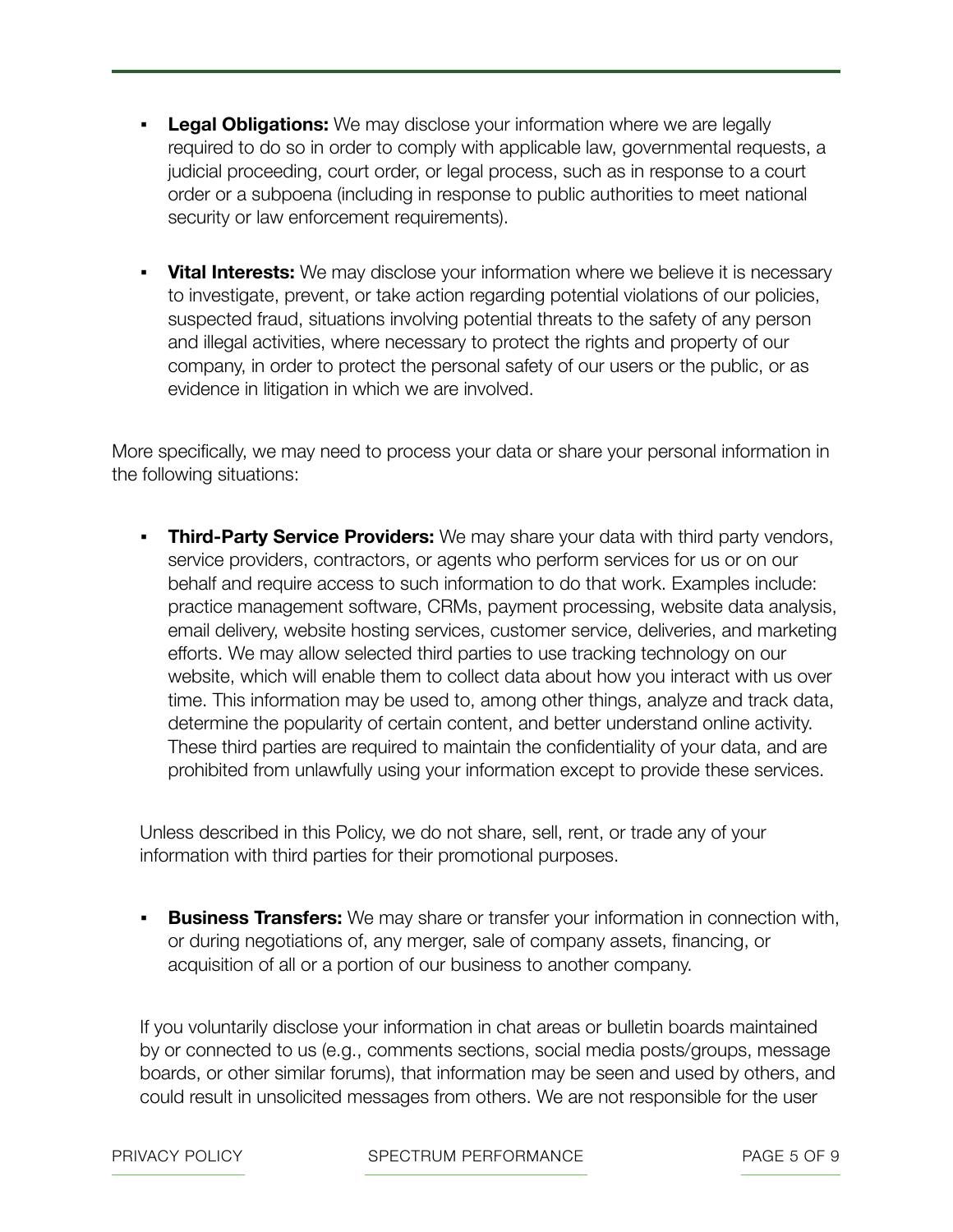information you may choose to submit in these public forums. To request removal of your user information from any of our community forums, please contact us as provided below. In some cases, for legal retention purposes or technical limitations (e.g., the data may not be searchable), we may not be able to remove user information voluntarily disclosed by you in such forums, in which case, we will notify you.

### 5. HOW LONG DO WE KEEP YOUR INFORMATION?

The Lowdown: We keep your information for as long as we need to in order to fulfill the purposes outlined in this privacy policy, unless otherwise required by law (and then we do what the law says).

We will only keep your personal information for as long as it is necessary for the purposes set out in this privacy policy, unless a longer retention period is required or permitted by law (such as tax, accounting, or other legal requirements).

When we have no ongoing legitimate business need to process your personal information, we will either delete or anonymize it, or, if this is not possible (for example, because your personal information has been stored in backup archives), then we will securely store your personal information and isolate it from any further processing until deletion is possible.

#### 6. HOW DO WE KEEP YOUR INFORMATION SAFE?

The Lowdown: We aim to protect your personal information through a system of organizational and technical security measures.

We have implemented industry standard appropriate technical and organizational security measures designed to protect against unauthorized access, alteration, disclosure, or destruction of your personal information, username, password, transaction information, and data stored on our Site. However, please also remember that we cannot guarantee that the internet itself is 100% secure. Although we will do our best to protect your personal information, transmission of personal information to and from our website is at your own risk. You should only access the services within a secure environment.

### 7. WHAT ARE YOUR PRIVACY RIGHTS?

The Lowdown: You may review, change, or terminate your account at any time.

You may request to delete or modify your personal account and/or any user information you may have voluntarily submitted to us if you wish to do so. You may also ask to opt-out of marketing communications by clicking on the "unsubscribe" or "opt-out" link in the marketing emails we send you; to opt out of other forms of marketing, please contact us using the details below. In addition, you may request to have user information deleted subject to the "HOW LONG DO WE KEEP YOUR INFORMATION?" section above.

More particularly, you have the right to do the following:

PRIVACY POLICY **SPECTRUM PERFORMANCE** PAGE 6 OF 9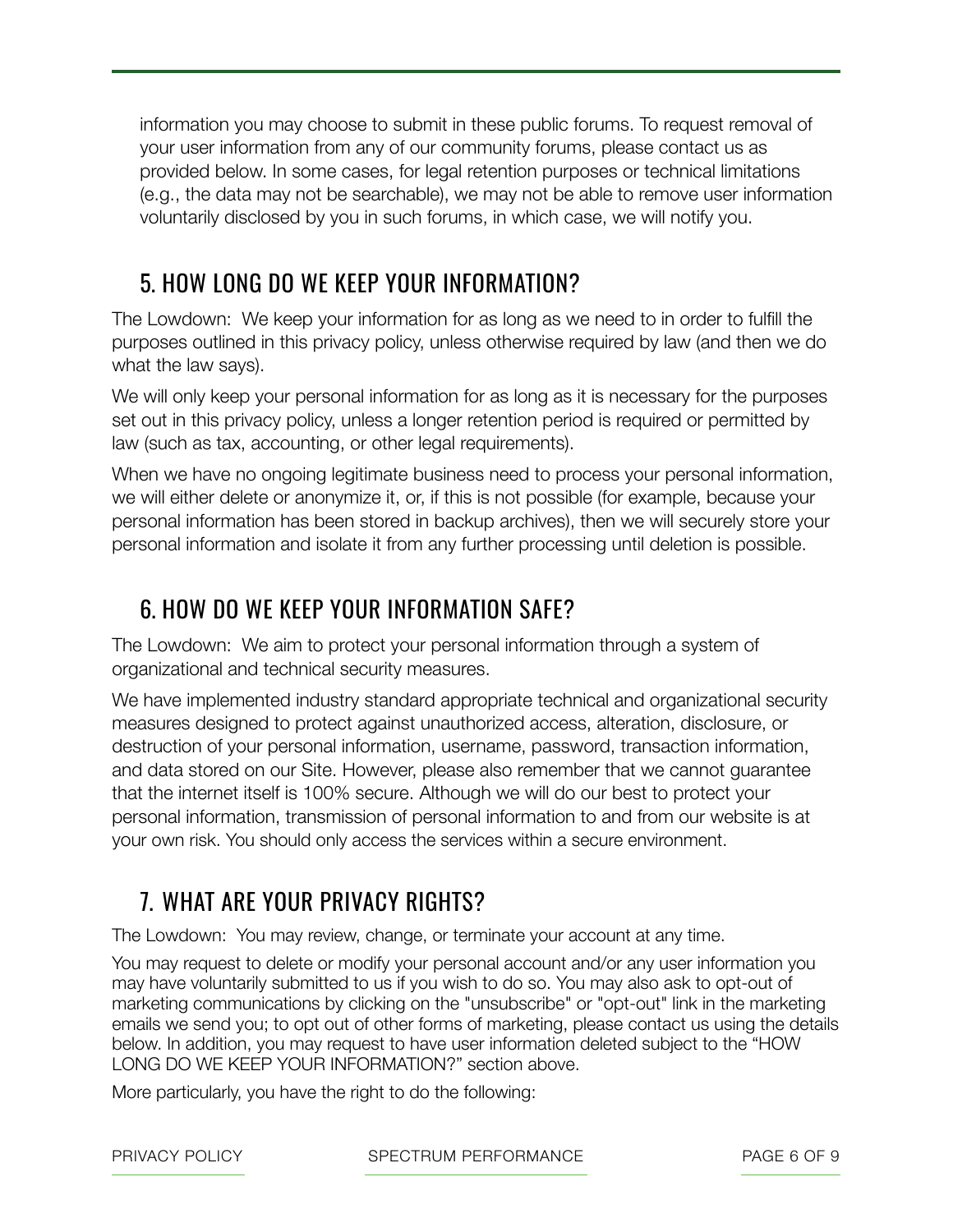- Withdraw your consent at any time. You have the right to withdraw consent where you have previously given it to the processing of your Personal Information.
- Object to processing of your data. You may have the right to object to the processing of your data if the processing is carried out on a legal basis other than consent.
- Access your data. You have the right to learn if data is being processed, obtain disclosure regarding certain aspects of the processing, and obtain a copy of the data undergoing processing.
- Verify and seek rectification. You have the right to verify the accuracy of their data and ask for it to be updated or corrected, and it is required for you to do so in order to use the site.
- Restrict the processing of your information. You have the right, under certain circumstances, to restrict the processing of their data. In this case, we will not process your personal information for any purpose other than storing it.
- Have your Personal Information deleted or otherwise removed. You have the right, under certain circumstances, to obtain the erasure of their Data from the Owner.
- Receive your data and have it transferred to another controller. You have the right to receive your data in a structured, commonly used and machine readable format and, if technically feasible, to have it transmitted to another controller without any hindrance. This provision is applicable provided that the data is processed by automated means and that the processing is based on your consent, on a contract which you are part of, or on pre-contractual obligations thereof.
- Lodge a complaint. You have the right to bring a claim before their competent data protection authority.

We are located and operating in the United States of America, and our website is not intended for users in the European Economic Area. If you choose to access the site and/or provide your personal information, please note that your information will be transferred to the U.S.A. You accept full responsibility for compliance with the laws of the jurisdiction where the access occurs. We make no representation that the website or Services are appropriate or available for use in locations outside the United States. Accessing the Site and/or using any of the services or materials from any jurisdiction where such access and/or use is illegal is prohibited.

California Civil Code Section 1798.83 permits California residents to request and obtain from us, once a year and free of charge, information about categories of personal information (if any) we disclosed to third parties for direct marketing purposes, and the names and addresses of all third parties with which we shared personal information in the immediately preceding calendar year. If you are a California resident and would like to make such a request, please submit your request in writing to us using the contact information provided below.

#### 8. DO WE COLLECT INFORMATION FROM MINORS?

The Lowdown: We do not knowingly collect data from or market to children under 18 years of age.

PRIVACY POLICY **SPECTRUM PERFORMANCE** PAGE 7 OF 9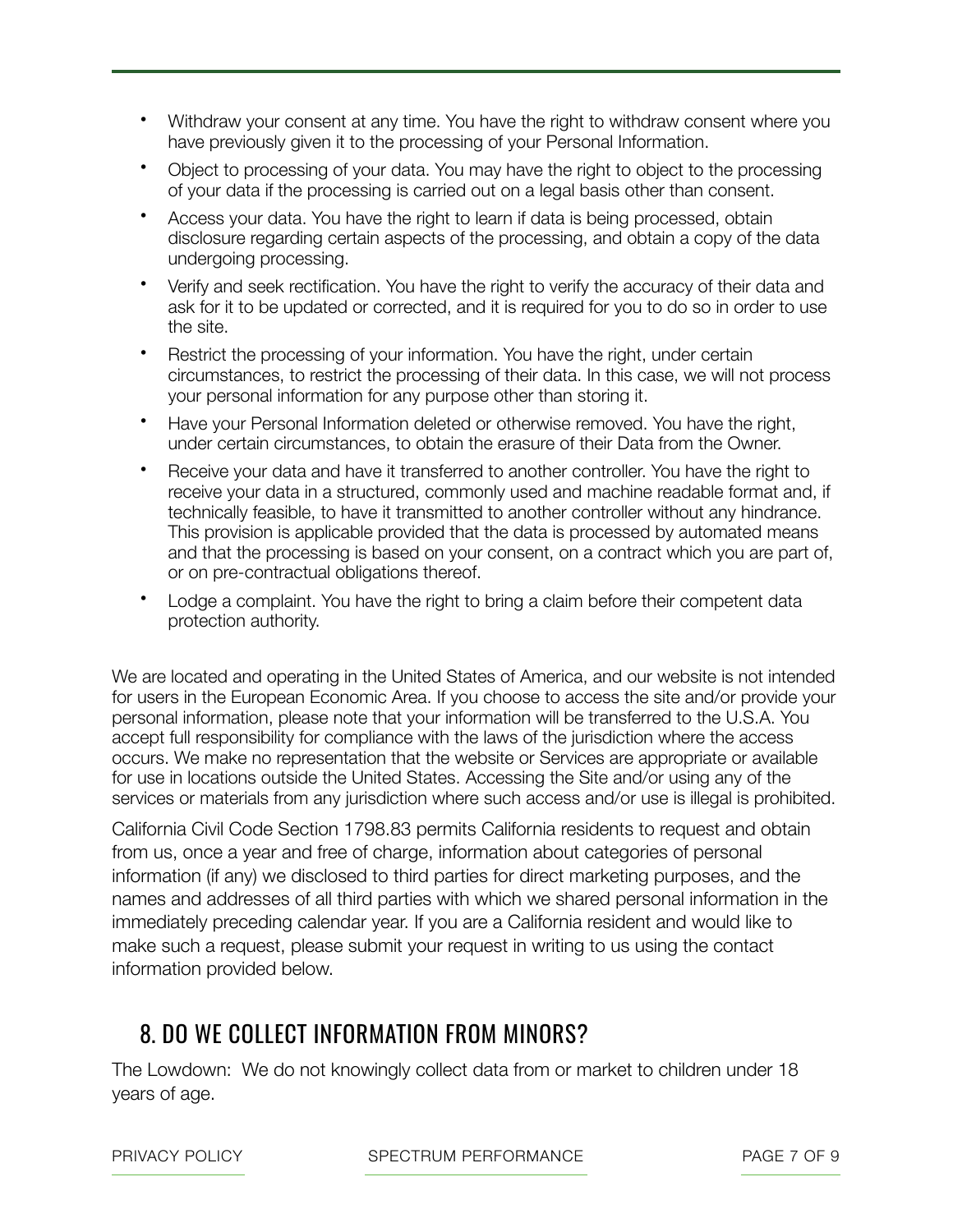Our website is not intended for use by minors. We do not knowingly solicit data from or market to children under 18 years of age. By using the website, you represent that you are at least 18, or that you are the parent or guardian of such a minor and consent to such minor dependent's use of the website. If we learn that personal information from users less than 18 years of age has been collected, we will deactivate the account and take reasonable measures to promptly delete such data from our records. If you become aware of any data we have collected from children under age 18, please contact us at [info@SpectrumPerformance.fit](mailto:info@SpectrumPerformance.fit).

## 9. DATA BREACH

A privacy breach occurs when there is unauthorized access to or collection, use, disclosure, or disposal of personal information. In the event that we become aware of a security breach which has resulted or may result in unauthorized access, use or disclosure of personal information, we will promptly investigate the matter and notify the applicable supervisory agency not later than 72 hours after having become aware of it, unless the personal data breach is unlikely to result in a risk to the wellbeing, rights, or freedoms of natural persons.

### 10. CONTROLS FOR DO-NOT-TRACK FEATURES

Most web browsers and some mobile operating systems and mobile applications include a Do-Not-Track ("DNT") feature or setting you can activate to signal your privacy preference not to have data about your online browsing activities monitored and collected. No uniform technology standard for recognizing and implementing DNT signals has been finalized. As such, we do not currently respond to DNT browser signals or any other mechanism that automatically communicates your choice not to be tracked online. If a standard for online tracking is adopted that we must follow in the future, we will inform you about that practice in a revised version of this privacy policy.

### 11. DO WE MAKE UPDATES TO THIS POLICY?

The Lowdown: Absolutely! We update this policy as necessary to keep everything safe, legal, and to best protect your privacy.

We reserve the right to update this privacy policy from time to time. The updated version will be indicated by an updated "Revised" date, and the updated version will be effective as soon as it is accessible. If we make material changes to this privacy policy, we may notify you either by prominently posting a notice of such changes, or by directly sending you a notification. We encourage you to review this privacy policy frequently to be informed of how we are protecting your information. Your continued use of the site after such modifications will constitute your knowledge and agreement to be bound by the terms.

PRIVACY POLICY SPECTRUM PERFORMANCE PAGE 8 OF 9